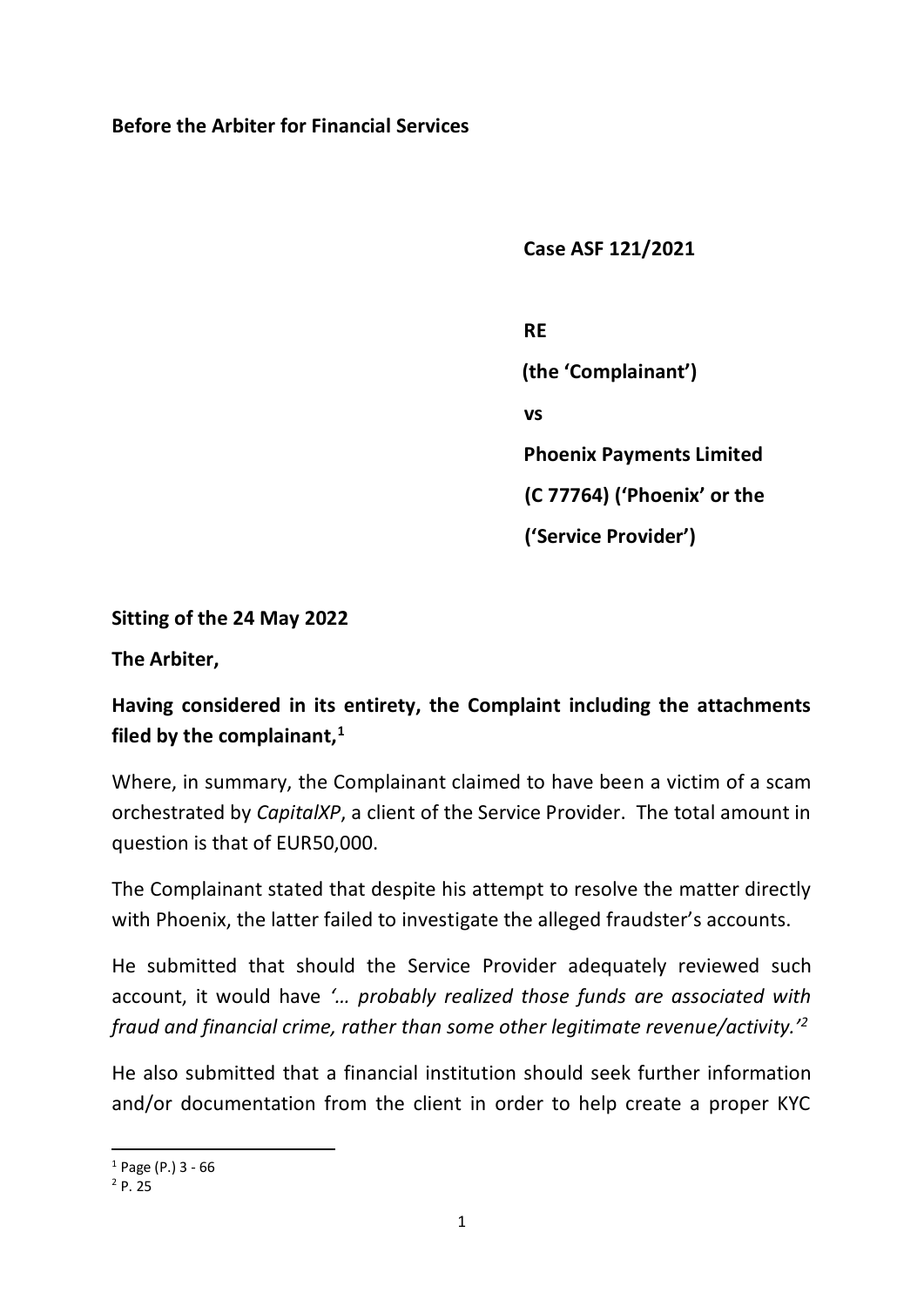profile; and when the movement of large sums of money is concerned, the service provider should verify the legality and legitimacy of its sources.

In fact, the Complainant insisted that:

*'… it became glaringly obvious to me that no adequate information or/and documentation were sought by Paytah, at best, and at worst – no appropriate safeguards were implemented at all.'<sup>3</sup>*

He insisted that the Service Provider knew, or should have known, that the funds being liquidated did not rightfully belong to the fraudsters, and that the assets being liquidated through its services were not profits earned in a legitimate and lawful way.

The Complainant further stated that as a regulated and licensed financial institution, Phoenix/Paytah should have analysed their client's activities to be able to distinguish between what is a normal activity, and other illegal activity.

He stated further that the Service Provider has strict statutory and regulatory obligations to monitor client's transactions and report suspicious activities to the law enforcement authorities accordingly.

In view of the above, the Complainant is

*'… seeking compensation. 50,000 EUR was sent to scammers, and the bank opened an account for scammers. And bank does not follow all the requirements and laws that they have to follow.'<sup>4</sup>*

**Having considered Phoenix's reply<sup>5</sup>** whereby, primarily, the Service Provider declared that it is not the legitimate respondent vis-à-vis the Complainant and his actions. It declared that it has no relationship with the Complainant, whether contractual or otherwise, and was not involved or in contact with the same Complainant when the alleged claim arose.

Phoenix stated that as submitted by the Complainant himself, the alleged dispute and claim is against *CapitalXP*, a third party incorporated in a separate jurisdiction and, thus, if the Complainant has any claim, this should have been

<sup>3</sup> P. 26

 $^{4}P.3$ 

 $5$  P. 72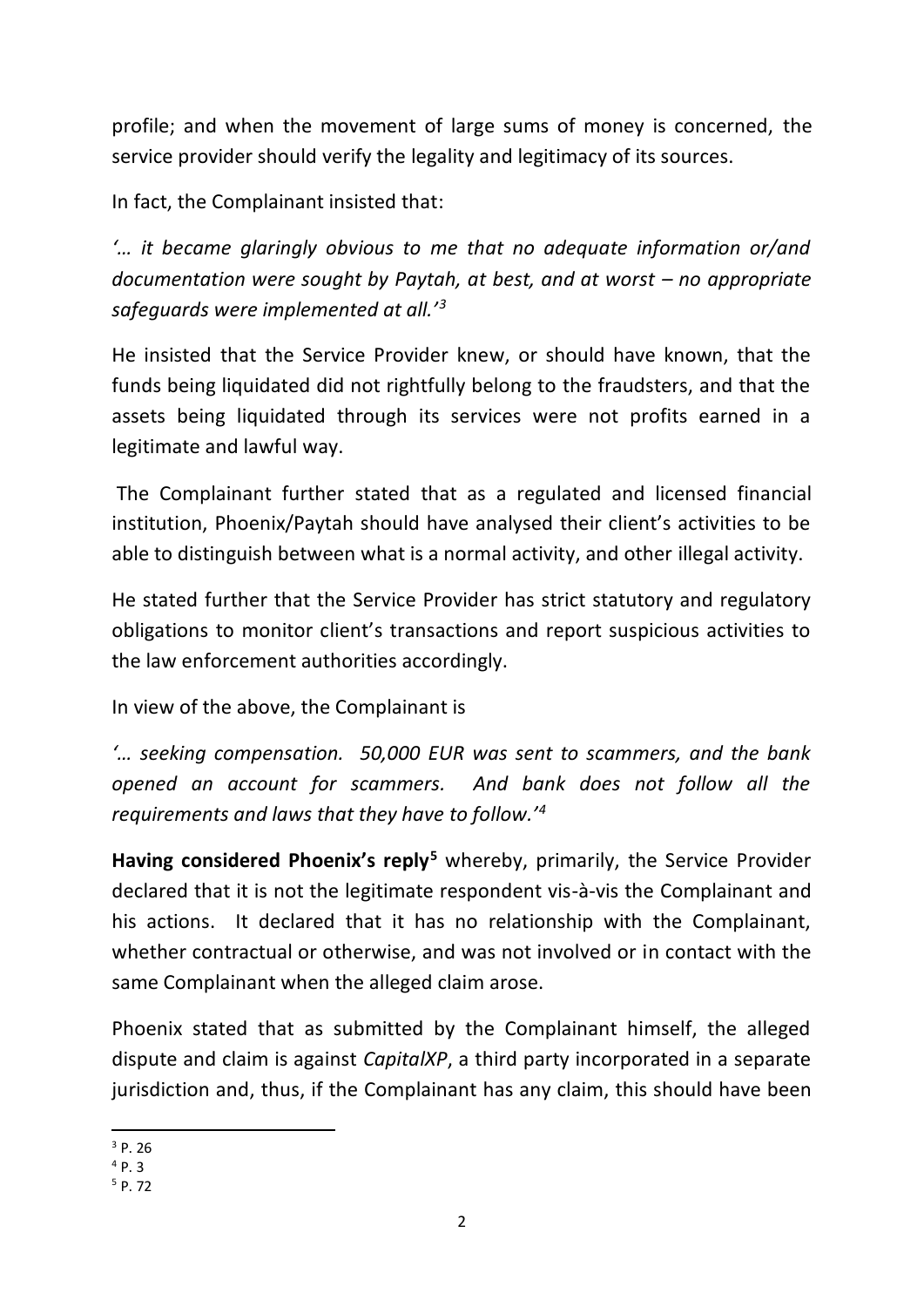instituted against third party companies and directors as applicable, and not against Phoenix. It stated further that, as also admitted by the Complainant himself, he never engaged Phoenix to provide any service to him and, consequently, the Service Provider has no contractual or any other obligation towards him.

The Service Provider declared that in the eventuality that the Complainant files a complaint against a third party registered in a separate jurisdiction, the Arbiter would have no competence to deal with such a complaint.

Phoenix also stated that in spite of the fact that it had no legal relationship with the Complainant, when he contacted it, Phoenix referred the Complainant to the rightful respondent.

The Service Provider reiterated that there is no relationship between the Complainant and itself and, therefore, has no obligation to answer the complaint as submitted or to disclose any privileged information. It insisted that it always acted in good faith in the provision of its services and any fraudulent actions on the part of third parties cannot be in any manner attributed to it.

Phoenix emphasised that it has no obligation to reimburse the Complainant for acts or omissions carried out by himself and/or third parties. It denies all allegations put forward by the Complainant, whilst insists that it accepts no responsibility for his negligence and/or acts or omissions carried out by third parties.

In conclusion, Phoenix explained how, in terms of Chapter 373 of the Laws of Malta, the Prevention of Money Laundering Act and Subsidiary Legislation 373.01 entitled Prevention of Money Laundering and Funding of Terrorism Regulations, it is obliged to carry out due diligence on all customers, and has thus carried out full customer due diligence on its customers and the Ultimate Beneficial Owners.

**Having heard the parties and seen all the documents and submissions made, Considers:**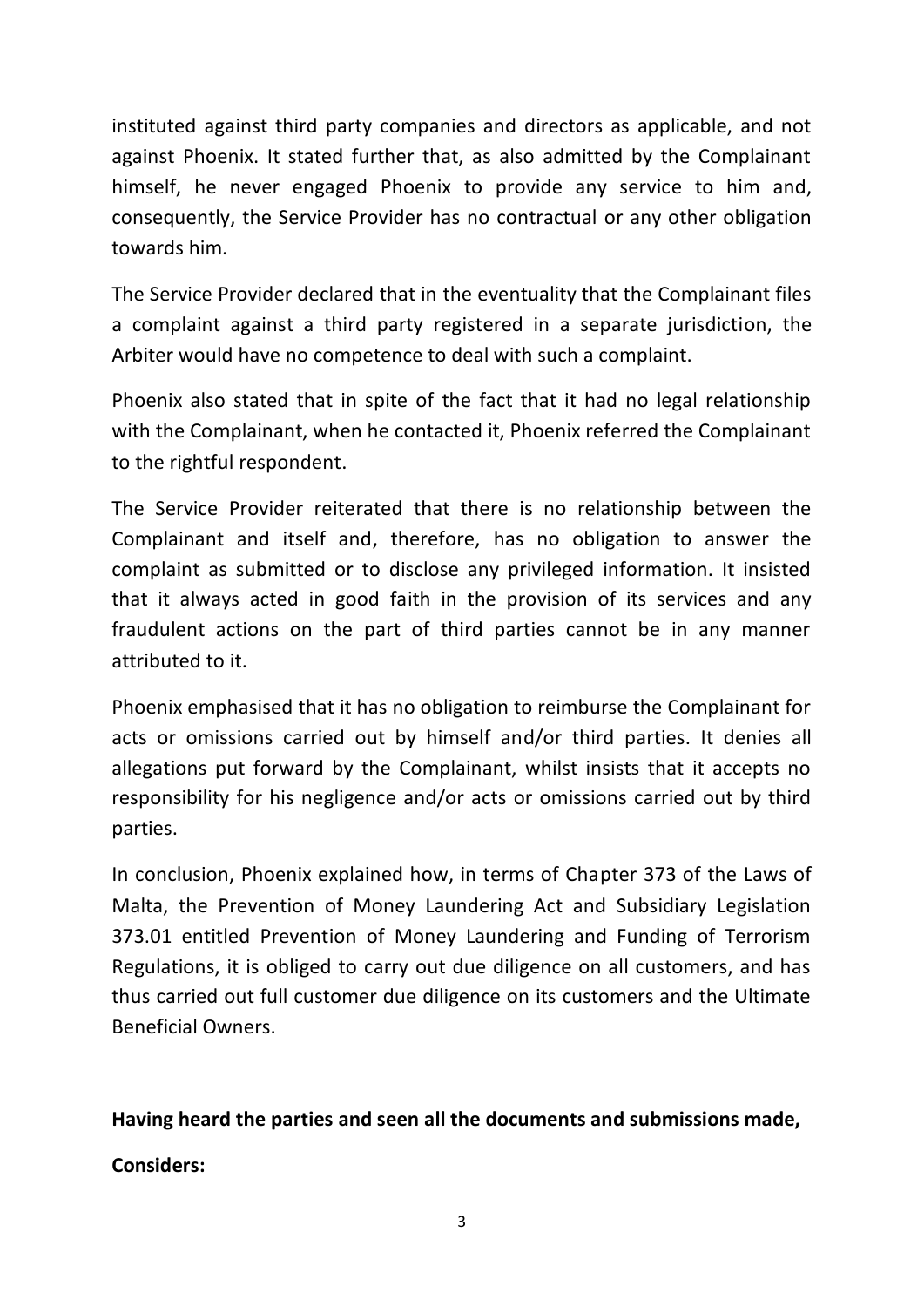The Arbiter notes that the complaint mainly revolves around the allegation made by the Complainant that the Service Provider did not observe its legal obligations relating to KYC and AML procedures and failed to investigate 'its client's' accounts which were related to fraud and financial crime.

Considering that the complaint mainly revolves around money-laundering and financing of terrorism issues, the Arbiter would like to draw the attention of the Complainant that questions and issues in this regard should be addressed to the Competent Authorities in Malta that specifically deal with such issues. The Arbiter does not have the competence and expertise to deal with these issues.

Based on the content of the complaint form and the enclosed documentation, it is clear that despite the fact that the Complainant points out to the Service Provider's alleged failures he declared that he *'… fell victim to a multi-layered scam operation orchestrated by CapitalXP …'. 6*

The Service Provider declared that it is not the legitimate respondent in this case, as it had no contractual obligations towards the Complainant, and he has never been their client.

#### **The Arbiter's competence**

Article 22(2) of Chapter 555 of the Laws of Malta ('the Act') stipulates that:

*'Upon receipt of a complaint, the Arbiter shall determine whether the complaint falls within his competence.'*

Moreover, in virtue of Article 19(1) of the Act, the Arbiter can only deal with complaints filed by **eligible customers**:

*'It shall be the primary function of the Arbiter to deal with complaints filed by eligible customers through the means of mediation in accordance with Article 24 and where necessary, by investigation and adjudication.'*

The Act stipulates further that:

*'Without prejudice to the functions of the Arbiter under this Act, it shall be the function of the Office:*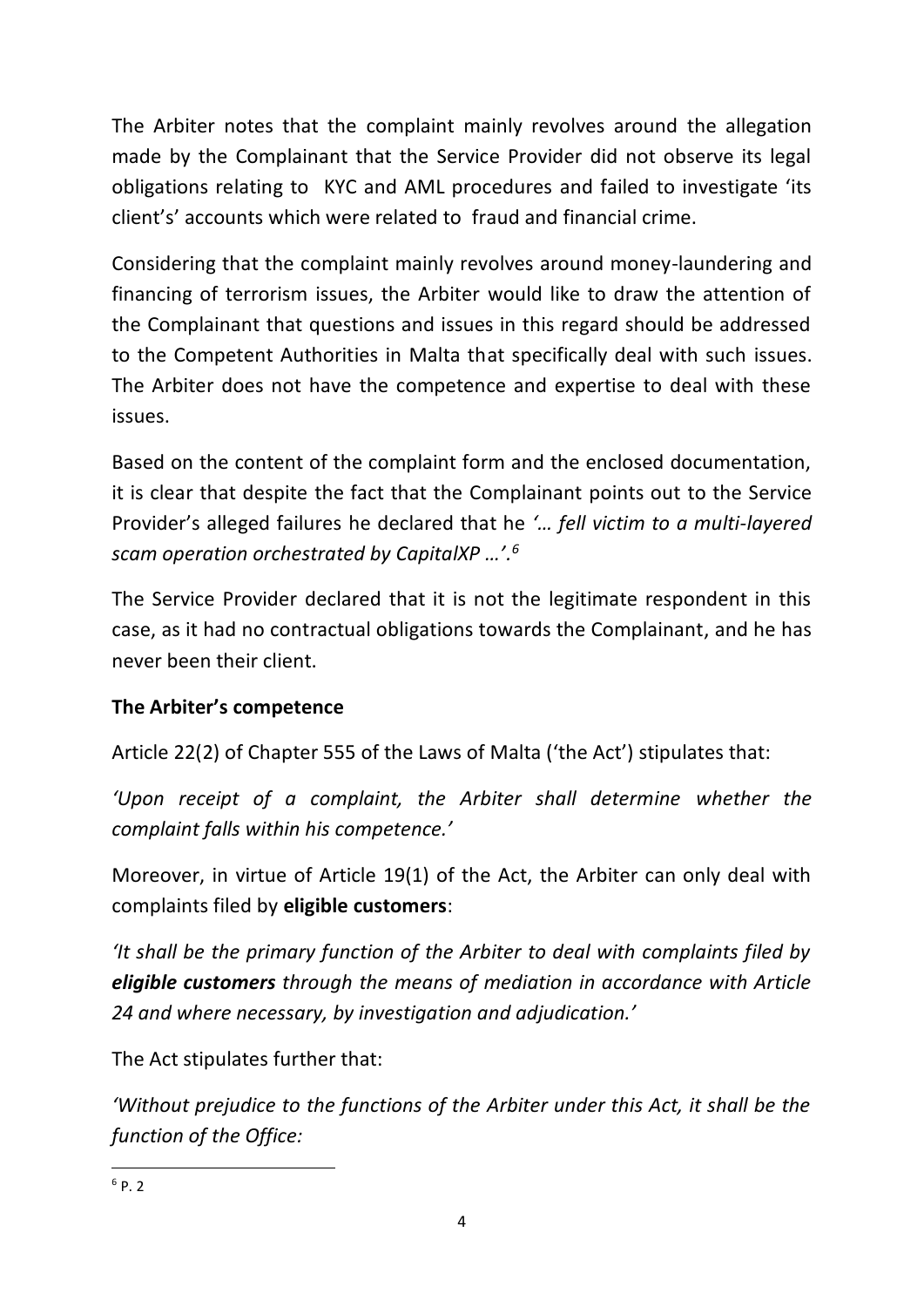# *(a) To deal with complaints filed by eligible customer.' 7*

Thus, the Arbiter has to primarily decide whether the Complainant is in fact an **eligible customer** in terms of the Act.

#### **Eligible customer**

Article 2 of the Act defines an *'eligible customer'* as follows:

*'a customer who is a consumer of a financial services provider, or to whom the financial services provider has offered to provide a financial service, or who has sought the provision of a financial service from a financial services provider.'*

In the complaint form, the Complainant declared that:

*'… I fell a victim to a multi-layered scam operation orchestrated by CapitalXP (the "Fraudsters" or "Companies"), with the design, development, manufacture, promoting, marketing, distribution, labelling, and/or sale of illegal and outright fraudulent "investment services", all of which aim at contributing to the goal of robbing and defrauding clients, through a predetermined cycle of the client's losses to their gains.'<sup>8</sup>*

He declared further that *'I believe it can be a great opportunity for PAYTAH to help me and customers like me who can easily fall victim to fraud companies like CapitalXP.'<sup>9</sup>*

In correspondence exchanged with the Police department, the Complainant claimed that:

*'I was scammed by CapitalXP. They told me to transfer money to …. It should be noted that the Company "CapitalXP" is a client of the Paytah … Capital XP used leverage on me to send them more and more money.'<sup>10</sup>*

The Complainant makes it clear that he was a victim of *CapitalXP*and not of Phoenix/Paytah. He did not prove that Phoenix/Paytah were in some way directly involved in the scam.

 $<sup>7</sup>$  Article 11(1)(a)</sup>

 $8p.2$ 

 $9P.33$ <sup>10</sup> P. 77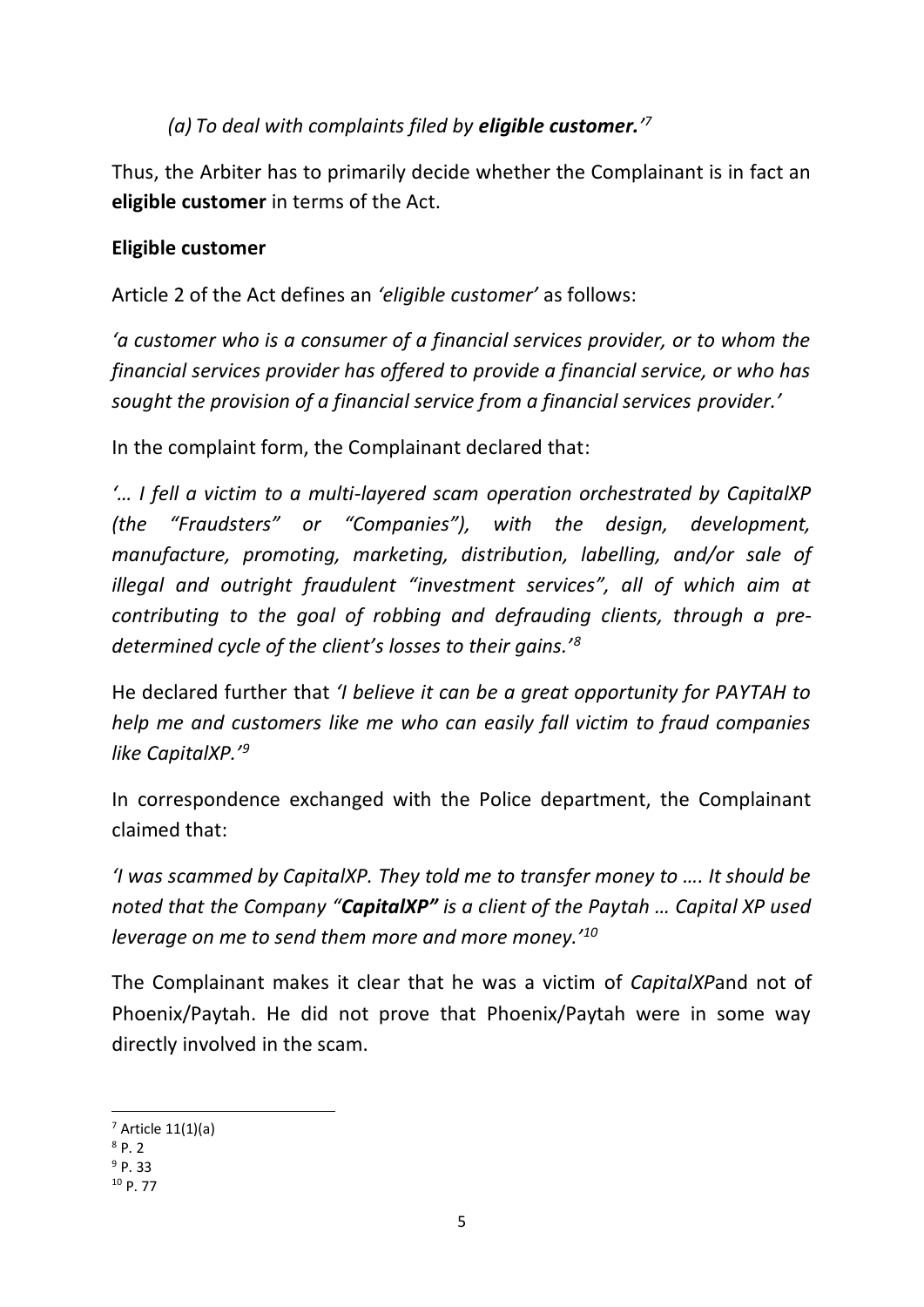Above all, the Complainant clearly affirmed that:

*'I have had no direct relationship with Phoenix Payments.'<sup>11</sup>*

## **Determination of eligibility**

Considering the above, and having reviewed the circumstances of the case in question, it is evident that there was no contractual relationship between Phoenix and the Complainant.

In view of the above, it results that the Complainant was not *'a customer who is a consumer'* of Phoenix, neither that Phoenix *'has offered to provide a financial service'* to the Complainant, nor that the Complainant *'has sought the provision of a financial service from Phoenix for the purposes of the Act.'* 

Accordingly, the Complainant cannot be deemed an *'eligible customer'* in terms of Article 2 of the Act.

Therefore, the Arbiter does not have the competence to deal with the merits of this complaint.

However, the Arbiter would like to make a further comment. Without entering into the merits of the case, the Arbiter noted the correspondence sent by the Service Provider to the Complainant whereby it stated that if the Complainant would send further correspondence on the matter, it reserved the right to take legal action against the Complainant.

The Arbiter is of the opinion that the Service Provider should not have used such harsh language keeping in mind that the Complainant was passing through a difficult time being the victim of such a scam and losing such a substantial sum of money.

The Arbiter therefore directs the Service Provider to be more compassionate with persons finding themselves in such difficulties.

Considering that the case was decided on a procedural issue, each party is to bear its own costs of these proceedings.

<sup>11</sup> P. 89